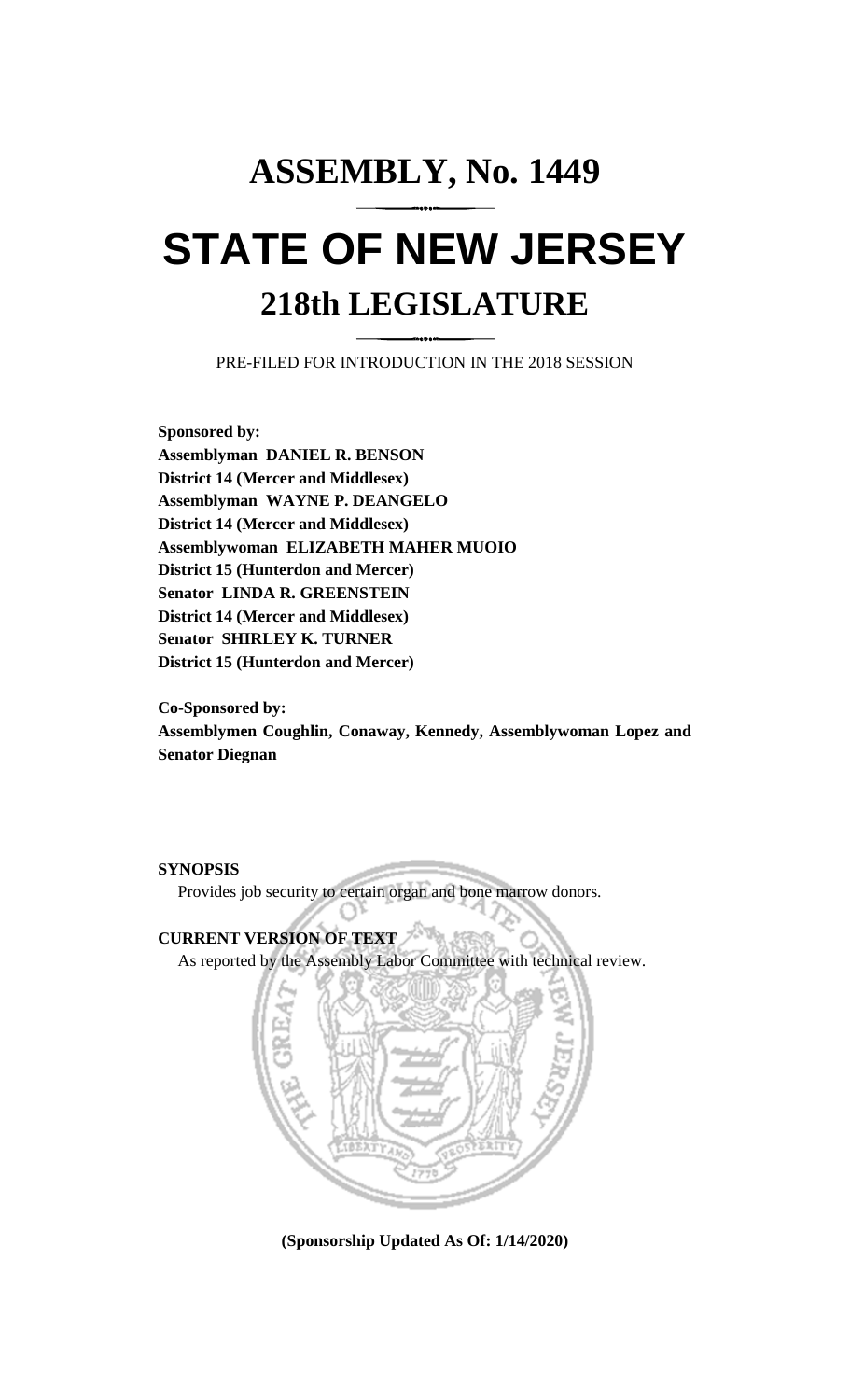## **A1449** BENSON, DEANGELO

 $\mathcal{D}_{\mathcal{L}}$ 

 **AN ACT** providing job security to individuals who are unable to work due to donating an organ or bone marrow, and amending and supplementing P.L.1948, c.110. **BE IT ENACTED** *by the Senate and General Assembly of the State of New Jersey:* 1. Section 5 of P.L.1948, c.110 (C.43:21-29) is amended to read as follows: 5. Compensable disability. (a) In the case of the disability of a covered individual, disability shall be compensable subject to the 12 limitations of P.L.1948, c.110 (C.43:21-25 et al.) if the disability is the result of the covered individual suffering an accident or sickness not arising out of and in the course of the individual's employment or if so arising not compensable under the workers' compensation law, R.S.34:15-1 et seq., including if the disability is the result of the donation of any organ or bone marrow by the covered individual, and resulting in the individual's total inability to perform the duties of employment. (b) In the case of an individual taking family temporary disability leave, the leave shall be compensable subject to the limitations of P.L.2008, c.17 (C.43:21-39.1 et al.). (cf: P.L.2008, c.17, s.3) 2. Section 15 of P.L.1948, c.110 (C.43:21-39) is amended to read as follows: 15. Limitation of benefits. Notwithstanding any other provision of the "Temporary Disability Benefits Law," P.L.1948, c.110 (C.43:21-25 et al.), no benefits shall be payable under the State plan to any individual: (a) for the first seven consecutive days of each period of disability; except that: (1) if benefits shall be payable for three consecutive weeks with respect to any period of disability, then benefits shall also be payable with respect to the first seven days thereof; (2) in the case of intermittent leave in a single period of family temporary disability leave taken to provide care for a family member of the individual with a serious health condition, benefits shall be payable with respect to the first day of leave taken after the first one-week period following the commencement of the period of family temporary disability leave and each subsequent day of leave during that period of family temporary disability leave; and if benefits become payable on any day after the first three weeks in which leave is taken, then benefits shall also be payable with

**Matter underlined thus is new matter.**

**EXPLANATION – Matter enclosed in bold-faced brackets [thus] in the above bill is not enacted and is intended to be omitted in the law.**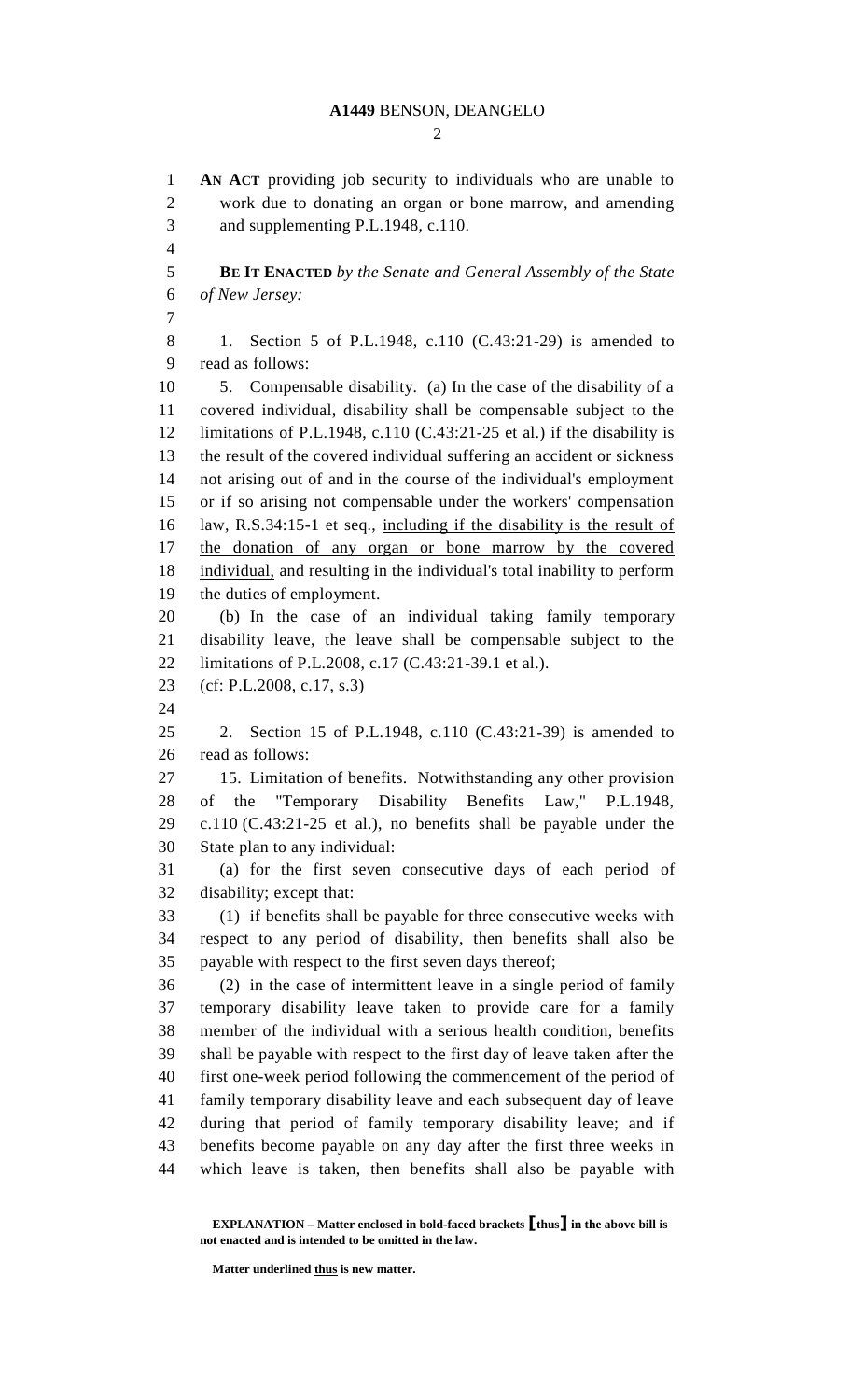respect to any leave taken during the first one-week period in which leave is taken; **[**and**]** (3) in the case of an individual taking family temporary disability leave immediately after the individual has a period of disability for the individual's own disability, there shall be no waiting period between the period of the individual's own disability and the period of family temporary disability; and (4) if the benefits shall be payable for a period of disability which is the result of the donation of any organ or bone marrow by the covered individual, then benefits shall be payable with respect 11 to the first seven days thereof; (b) (1) for more than 26 weeks with respect to any one period of disability of the individual; (2) for more than six weeks with respect to any one period of family temporary disability leave, or more than 42 days with respect to any one period of family temporary disability leave taken on an intermittent basis to provide care for a family member of the individual with a serious health condition; and (3) for more than six weeks of family temporary disability leave during any 12-month period, or more than 42 days of family temporary disability leave taken during any 12-month period, on an intermittent basis to provide care for a family member of the individual with a serious health condition, including family 24 temporary disability leave taken pursuant to R.S.43:21-4(f)(2) while unemployed; (c) for any period of disability which did not commence while 27 the claimant was a covered individual: (d) for any period of disability of a claimant during which the claimant is not under the care of a legally licensed physician, dentist, optometrist, podiatrist, practicing psychologist, advanced practice nurse, certified nurse midwife, or chiropractor, who, when requested by the division, shall certify within the scope of the practitioner's practice, the disability of the claimant, the probable duration thereof, and, where applicable, the medical facts within the practitioner's knowledge or for any period of family temporary disability leave for a serious health condition of a family member of the claimant, during which the family member is not receiving inpatient care in a hospital, hospice, or residential medical care facility or is not subject to continuing medical treatment or continuing supervision by a health care provider, who, when requested by the division, shall certify within the scope of the provider's practice, the serious health condition of the family member, the probable duration thereof, and, where applicable, the medical facts within the provider's knowledge; (e) (Deleted by amendment, P.L.1980, c.90.) (f) for any period of disability due to willfully and intentionally

 self-inflicted injury, or to injury sustained in the perpetration by the claimant of a crime of the first, second, third, or fourth degree, or